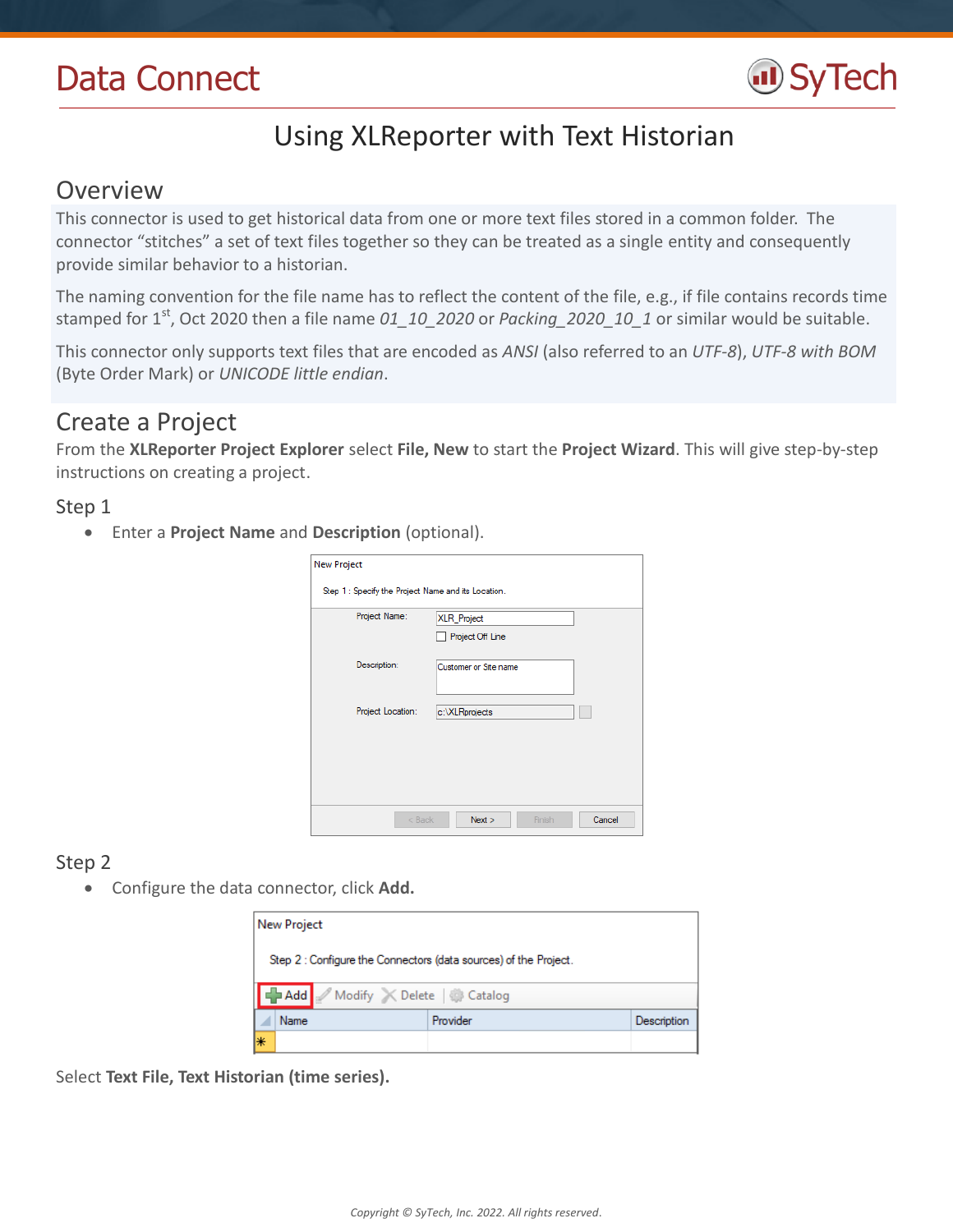# Connector

| Text Historian (time series) |                    |                                      | $\pmb{\times}$  |
|------------------------------|--------------------|--------------------------------------|-----------------|
| <b>Connector Name</b>        | Text Historian 1   |                                      |                 |
| <b>Description</b>           |                    |                                      |                 |
|                              |                    |                                      |                 |
| <b>Enable File Transfer</b>  |                    |                                      | Settings        |
| File Location and Name       |                    |                                      |                 |
|                              |                    |                                      |                 |
| Folder                       |                    | C:\XLRprojects\XLR Demo\Data\Packing | Ы               |
| <b>File Name Format</b>      |                    | YYYY MM DD hh ?? ???? Packing.csv    | Refresh         |
| <b>Base File</b>             |                    | 2020 10 21 00 00 0000 Packing.csv    | View            |
|                              |                    |                                      | <b>Settings</b> |
| <b>File Content</b>          |                    |                                      |                 |
| Date Column                  | LocalDate          |                                      |                 |
|                              | Date includes Time |                                      |                 |
| Time Column                  | <b>LocalTime</b>   |                                      |                 |
| Separator                    | Comma              | Semicolon                            |                 |
|                              | Tab                | $\supset$ Other                      |                 |
| <b>Decimal Symbol</b>        |                    |                                      |                 |
|                              |                    |                                      | <b>Settings</b> |
|                              |                    | OK                                   | Cancel          |

The connector supports direct access to the files or transfer them automatically from a remote location e.g., Operator Panel by checking **Enable File Transfer**. For details more information, see the **File Transfer** section below.

When the **Folder** containing the files is selected, the **File Name Format** is determined from the most recent file in the folder, displayed as the **Base File**. In addition, the **File Content** settings are automatically filled out (if possible). If the **File Name Format** is not determined correctly, it can be changed manually and clicking the **Refresh** button re-establishes the **Base File** and **File Content** settings.

Click **View** to view the **Base File**. If the file does not appear or is shown incorrectly, this could mean that the file is not adhering to a Text File standard i.e., first row contains headings, and each subsequent row of data. This situation can be "repaired" using the **Settings** option (see the **File Settings** section below).

The **Date Column** and **Time Column** lists contain all the columns that were found from the **Base File** and an attempt is made to select the most suitable columns. This can be changed if needed.

# File Transfer

If the text files are in a remote location e.g., Operator Terminal or Data Logger, they can be scheduled to be transferred to the local machine.

| Enable File Transfer |          |
|----------------------|----------|
|                      | Settings |
|                      |          |

Check **Enable File Transfer** and click **Settings** button to open the **File Transfer Settings**.

| <b>File Transfer Settings</b>                                       |                  |       |                                          |               | ×            |
|---------------------------------------------------------------------|------------------|-------|------------------------------------------|---------------|--------------|
| <b>Transfer Configuration</b>                                       | Text_Historian_1 |       |                                          | H.            |              |
| <b>Transfer Schedule</b>                                            |                  |       |                                          |               |              |
| <b>E</b> -Time<br>-- Continuous<br>- Daily<br>- Weekly<br>- Monthly |                  | Time: | 11:59:59 PM<br>Action Time Adjustment: 0 | $\div$ day(s) | $\checkmark$ |
|                                                                     |                  |       |                                          |               |              |
|                                                                     |                  |       |                                          | OK            | Cancel       |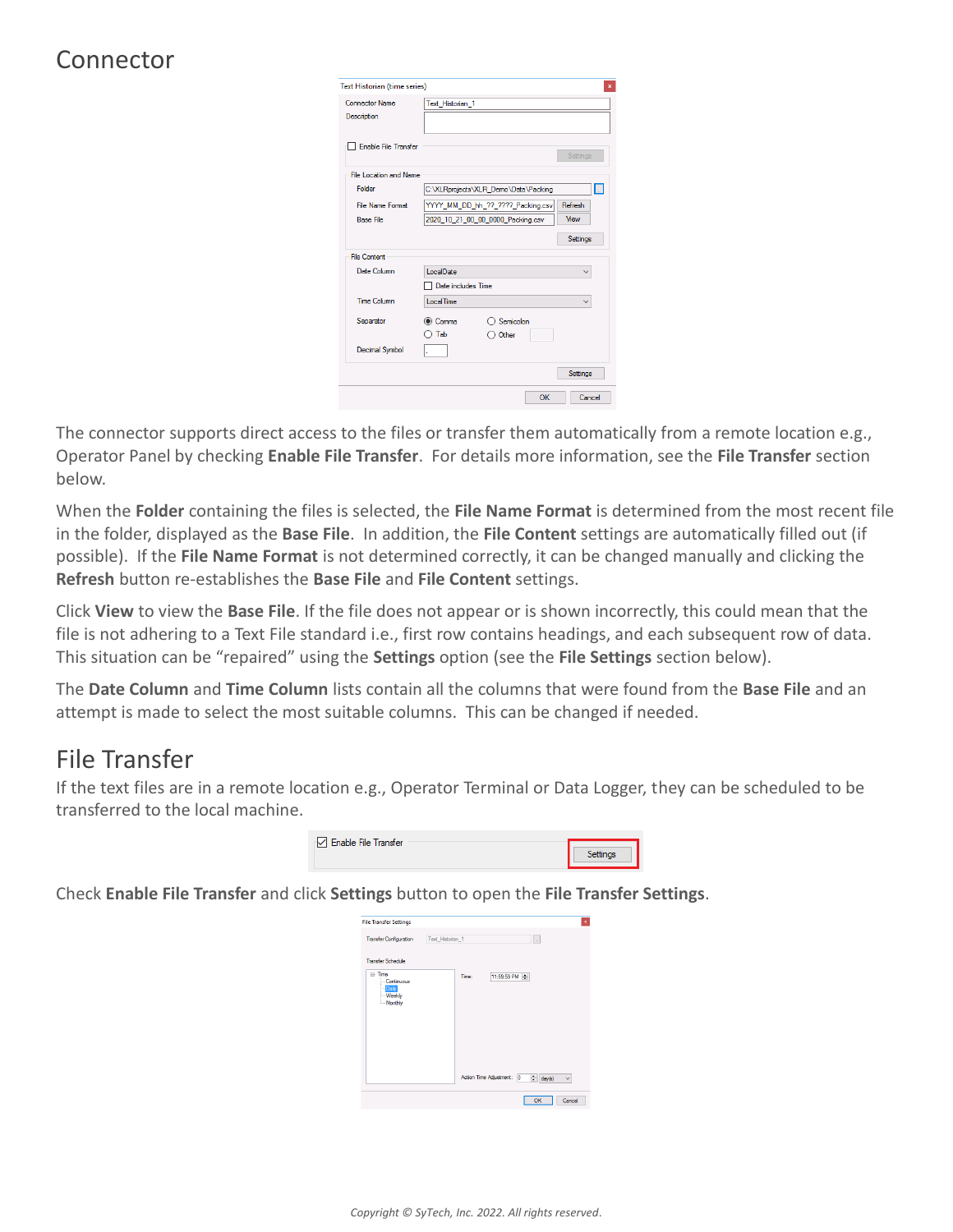## Transfer Configuration

The **Transfer Configuration** is set to the name of the connector. Click the browse button […].

| <b>File Transfer</b> | $\pmb{\times}$                         |
|----------------------|----------------------------------------|
| Name                 | Text_Historian_1                       |
| Server Source Target |                                        |
| Transfer             |                                        |
| Source               | <b>FTP Server</b><br>$\checkmark$      |
| Method               | Download<br>$\checkmark$               |
| <b>FTP</b>           |                                        |
| <b>Friendly Name</b> | Servers<br>Server(FTP)<br>$\checkmark$ |
| Server               | 192.168.8.12                           |
| Logon Name           | Anonymous                              |
|                      |                                        |
|                      |                                        |
|                      | OK<br>Cancel                           |

For details on **File Transfer**, see the product documentation on how to **Transfer Reports to an FTP Server**.

### Transfer Schedule

Clicking **OK** for the **File Transfer** setting creates a new line into the schedule. This can be viewed and modified from the **Schedule Designer**.

|            |      | Schedule Designer                    |                                           |        |                    |                  | ×                             |
|------------|------|--------------------------------------|-------------------------------------------|--------|--------------------|------------------|-------------------------------|
|            | File | Scheduler<br><b>Tools</b>            |                                           |        |                    |                  |                               |
|            |      |                                      | Add Modify X Delete   an Outline   D Test |        | Outline            |                  | $\bullet$ $\bullet$ $\bullet$ |
|            |      | Condition                            |                                           | Action |                    |                  |                               |
| le.        |      | C:\XLRprojects\XLR_Demo\Data\Packing |                                           |        |                    |                  |                               |
|            |      | $\boxdot$ Daily                      | Every day: 11:59:59                       |        | <b>FTPTransfer</b> | Text Historian 1 |                               |
|            | ☑    |                                      |                                           |        |                    |                  |                               |
| $\epsilon$ |      |                                      |                                           |        |                    |                  |                               |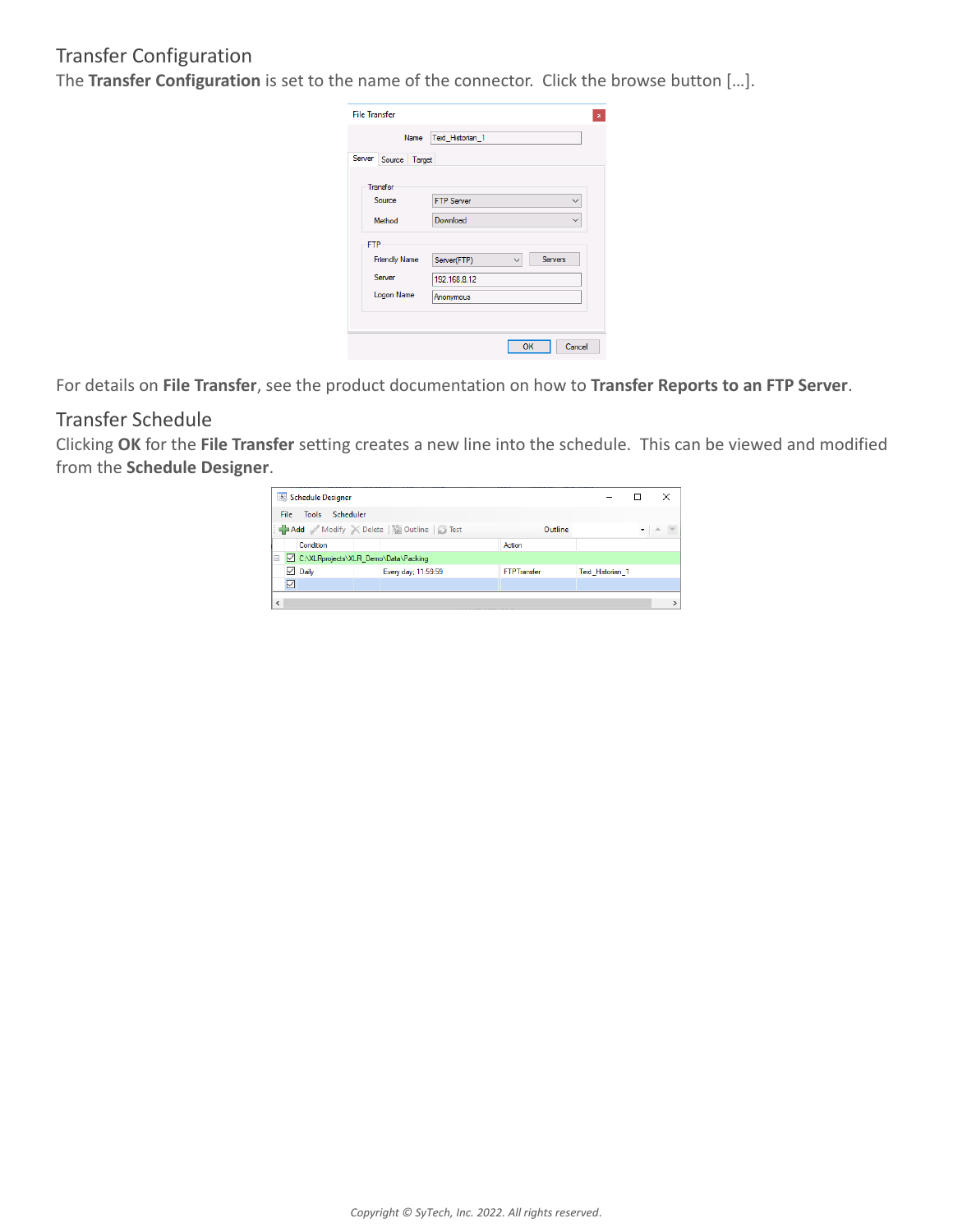# File Settings

When the text file content is non-standard the **Settings** option in **File Location and Name** can be used for a certain level of customization.



There are two sections in this display, one section is [xlreporter] and the other is [consolidated.csv].

A row starting with semi-colon (;) is treated as a comment.

### [xlreporter]

Usually, the first row of the file contains the headings and the remaining rows the data. If this is not the case, then set **Header Row** and **Data Row** accordingly.

For example, consider the following text file:

| Date: June 8, 2021<br>Station: Plant 7<br>Operator: Jim                                                                                                                                                                                                                                                                                                                                                                                                                                                                                                                                                                                                                                                                                                      |
|--------------------------------------------------------------------------------------------------------------------------------------------------------------------------------------------------------------------------------------------------------------------------------------------------------------------------------------------------------------------------------------------------------------------------------------------------------------------------------------------------------------------------------------------------------------------------------------------------------------------------------------------------------------------------------------------------------------------------------------------------------------|
| LocalDate,LocalTime,Flow,Pressure,Torque,Level,Rate,State,Speed,Temp<br>6/8/2021, 0:00:00, 2021, 6, 8, 0, 0, 0, 10, 20<br>6/8/2021, 0:01:00, 2021, 6, 8, 0, 1, 0, 20, 30<br>$6/8/2021, 0:02:00, 2021, 6, 8, 0, 2, 0, 30, 40$<br>6/8/2021, 0:03:00, 2021, 6, 8, 0, 3, 0, 40, 50<br>6/8/2021, 0:04:00, 2021, 6, 8, 0, 4, 0, 50, 60<br>6/8/2021, 0:05:00, 2021, 6, 8, 0, 5, 0, 60, 70<br>6/8/2021, 0:06:00, 2021, 6, 8, 0, 6, 0, 70, 80<br>6/8/2021.0:07:00.2021.6.8.0.7.0.80.90<br>$6/8/2021.0:08:00.2021.6.8.0.8.0.90.100$<br>6/8/2021.0:09:00, 2021, 6, 8, 0, 9, 0, 100, 110<br>6/8/2021.0:10:00.2021.6.8.0.10.0.110.120<br>6/8/2021.0:11:00.2021.6.8.0.11.0.120.130<br>6/8/2021.0:12:00.2021.6.8.0.12.0.130.140<br>6/8/2021.0:13:00.2021.6.8.0.13.0.140.150 |

The following would need to be specified:

*HeaderRow=5 DataRow=6*

If the text file does not contain headers, set **HeaderRow** to *0* and, under the **[consolidated.csv]** section, set **ColNameHeader** to *False*. Since there are no headers, you must add each header manually. See **Custom Column Names** below for details.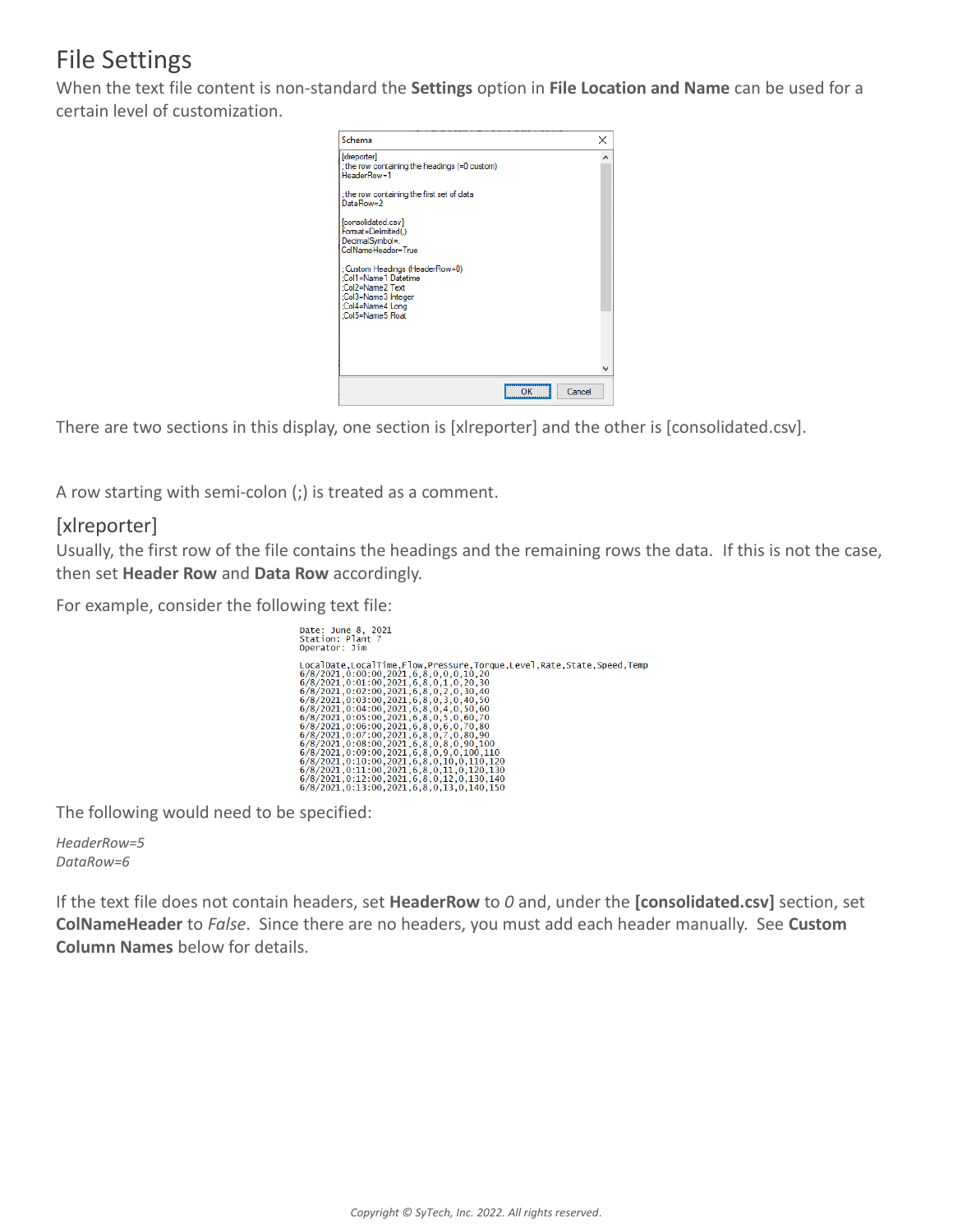### [consolidated.csv]

The settings in this section follow those for the **Text File Driver from Microsoft** so a detailed description of each can be found on the internet.

Below are some common settings:

#### **Custom Column Names**

If the text file(s) does not contain headers or the headers that are included are not usable/descriptive, then custom column names can be used.

Add the following **for every column** in the file:

*Colx= Name Type*

- *x* is 1 based
- *Name* is the custom name of the column
- *Type* is the column data type e.g., Text

For example, if the file contains a *Timestamp, Speed, Pressure, Temperature* and *Name*, the following would be set:

*Col1=DateAndTime DateTime Col2='Mixer Speed" Double Col3="Mixer Pressure" Double Col4=Temperature Double Col5="Operator Name" Text*

Enclose column names containing a space with double quotes.

#### **Custom Date Format**

If the format of the date values in the file is not the same as that of the operating system, then the format must be explicitly stated as follows:

*DateTimeFormat=Format*

*Format* is a valid *Date* or *Date and Time* format.

For example, if the date format in the text file is in universal format 2010-01-01 but the operating system is not, then the following would be set:

#### *DateTimeFormat=yyyy-MM-dd*

Note that this format also applies to columns that just contain time. In those cases, the time format should also be added to the setting. For example:

*DateTimeFormat=yyyy-MM-dd hh:nn:ss*

Notice that minute is denoted as *nn*.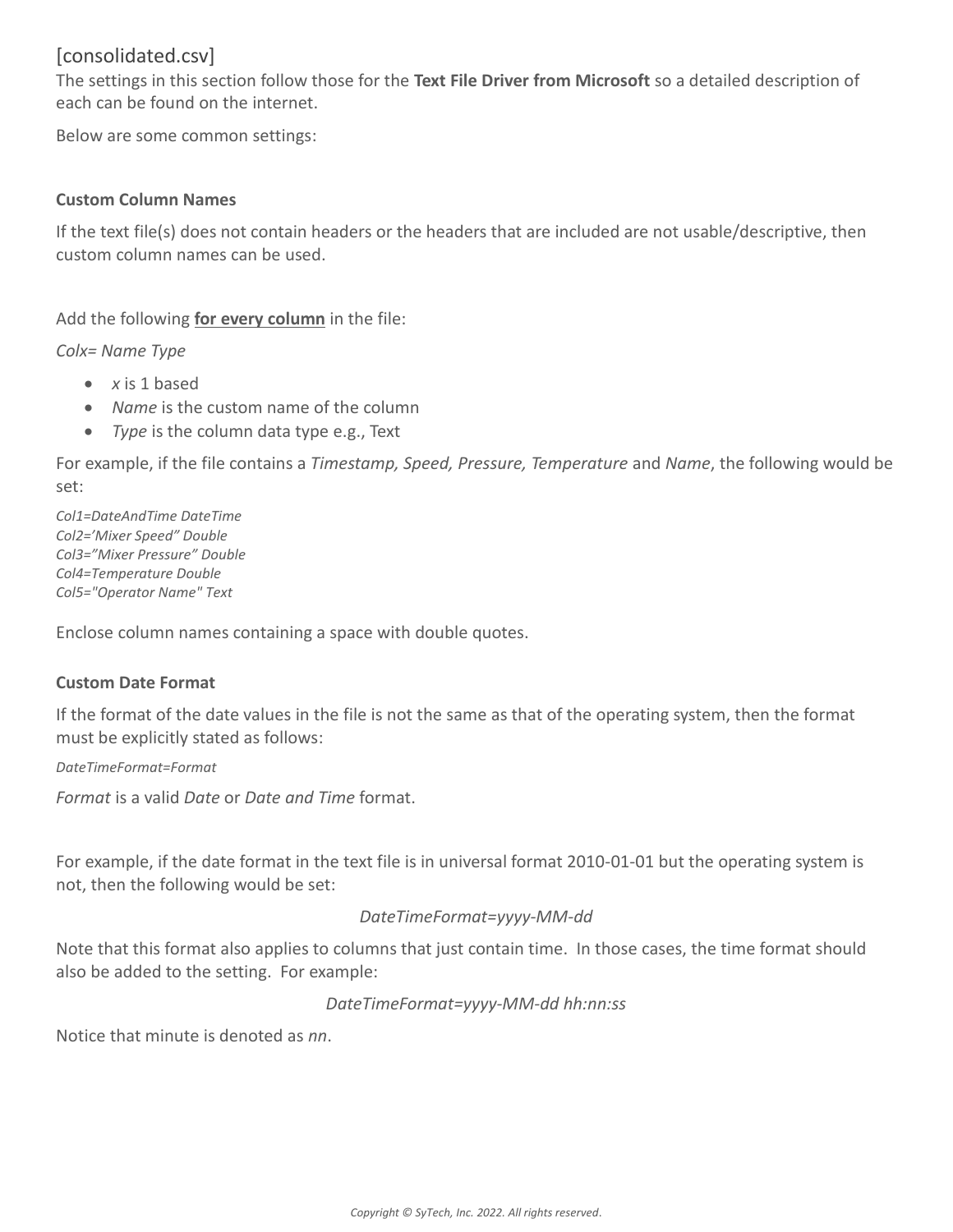#### **Max Scan Rows**

When determining the column type for each column, the first 25 rows are scanned by default. In some cases, the first 25 rows may not accurately represent what the column type should be. If this is the case, the number of rows to scan must be explicitly stated as follows:

*MaxScanRows=X*

When set to *0*, the whole file is scanned.

# Connector Settings

The bottom **Settings** button gives access to settings that define how the name and file content are interpreted at runtime.

| Settings               |                                  |
|------------------------|----------------------------------|
| Client Wait Time (sec) | 60<br>÷                          |
| <b>File Name</b>       |                                  |
| Date/Time Storage      | <b>Local Date and Time</b>       |
| Date/Time Referencing  | Start                            |
| <b>File Content</b>    |                                  |
| Date/Time Storage      | Local Date and Time              |
|                        | <b>Contains Encrypted Column</b> |
|                        | Cancel<br>OK                     |

If queries timeout, increase the **Client Wait Time**.

#### **File Name**

The File Name settings define how the values date and time keywords defined for the **File Name Format** behave.

If the date/time elements in the file names represent date/time in UTC format, set **Date/Time Storage** to *UTC Date and Time*, otherwise select *Local Date and Time*.

If the records in the files start at the date/time found in the file name, set **Date/Time Referencing** to *Start*, otherwise if the records in the end at the date/time found in the file name set *End*.

#### **File Content**

If the Date Column (and Time Column if specified) in the text files are stored in UTC format, set Date/Time Storage to UTC Date and Time, otherwise select Local Date and Time.

Some text files contain one or more columns of encrypted data to validate the file. Good examples of this are Alarm and Audit Log text files produced by Rockwell Software's FactoryTalk View ME application.

If the text files contain one or more of these encrypted columns the **Contains Encrypted Column** option must be checked.